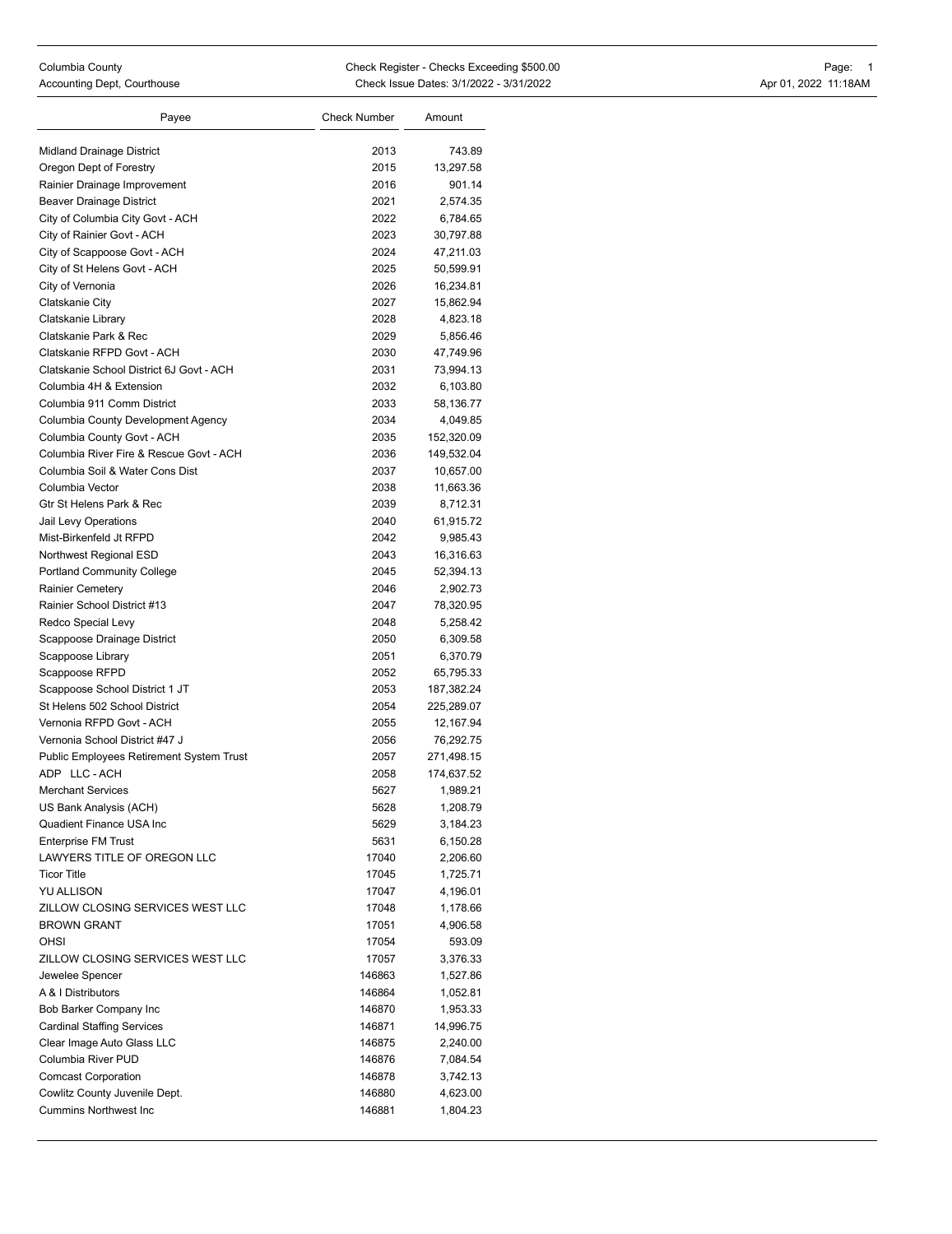| Payee                                    | <b>Check Number</b> | Amount     |
|------------------------------------------|---------------------|------------|
| Ecolab Inc.                              | 146884              | 797.36     |
| Fawcett's Auto Care LLC                  | 146885              | 1,385.00   |
| GeoTK LLC                                | 146886              | 880.00     |
| <b>GRAINGER III</b>                      | 146887              | 1,119.13   |
| Jackson Group Peterbilt, Inc.            | 146889              | 4,628.82   |
| Keefe Commissary Network                 | 146890              | 1,923.41   |
| Knife River                              | 146891              | 776.56     |
| Lakeside Industries                      | 146893              | 2,953.54   |
| <b>LS Networks</b>                       | 146894              | 619.50     |
| <b>NW Natural Gas</b>                    | 146899              | 7,680.52   |
| Oregon State Police                      | 146903              | 1,380.00   |
| Oregon State Sheriff's Assoc             | 146904              | 675.00     |
| Pace Systems, Inc.                       | 146905              | 9,600.00   |
| Pape Machinery Inc                       | 146906              | 922.18     |
| Peter F. Stoloff, P.C.                   | 146907              | 2,382.90   |
| Pro Automotive & Diesel                  | 146910              | 1,040.00   |
| Proctor, Jeff                            | 146911              | 2,000.00   |
| PSI                                      | 146912              | 9,650.00   |
| Ramos Yard Maintenance LLC               | 146913              | 1,200.00   |
| Sherwin-Williams Co.                     | 146915              | 602.01     |
| Summit Supply LLC                        | 146917              | 3,306.74   |
| Sunset Auto Parts Inc.                   | 146918              | 632.04     |
| The Home Depot Pro-SupplyWorks           | 146920              | 896.03     |
| <b>Trinity Services Group Inc</b>        | 146923              | 15,923.49  |
| <b>Verizon Wireless</b>                  | 146925              | 982.35     |
| Wilcox & Flegel                          | 146927              | 5,387.19   |
| <b>AFSCME Oregon Council 75</b>          | 146930              | 3,535.24   |
| AFSCME Union Local #697                  | 146931              | 1,279.63   |
| Allegiance Benefit Plan Management- Inc  | 146932              | 4,894.28   |
| C.C.D.S.A.                               | 146934              | 3,120.00   |
| <b>HRA VEBA Trust</b>                    | 146936              | 500.00     |
| Kaiser Foundation Health Plan            | 146937              | 322,281.44 |
| Mutual of Omaha                          | 146938              | 6,696.86   |
| Nationwide Retirement Solution           | 146939              | 38,675.49  |
| Principal Life Insurance Company         | 146941              | 12,370.18  |
| Willamette Dental Insurance Inc          | 146945              | 5,355.50   |
| McIntyre, Robin                          | 146947              | 16,066.05  |
| Ace Hardware                             | 146948              | 1,058.94   |
| ADP-LLC                                  | 146950              | 3,141.70   |
| American Jail Association                | 146952              | 790.00     |
| Amtec Less Lethal Systems, Inc.          | 146953              | 795.00     |
| <b>Cardinal Staffing Services</b>        | 146955              | 12,926.08  |
| CenturyLink, Seattle                     | 146957              | 912.78     |
| Chown Hardware                           | 146958              | 1,335.25   |
| City of St Helens - Water Dept.          | 146961              | 9,022.51   |
| Columbia River Auto Glass                | 146964              | 545.00     |
| Columbia River Fire & Rescue             | 146965              | 3,132.70   |
| Dahlgren's Do It Best Builder's Supply   | 146970              | 1,545.25   |
| Iron Tribe Network                       | 146980              | 60,618.00  |
| Jackson Group Peterbilt, Inc.            | 146981              | 4,503.36   |
| Keefe Commissary Network                 | 146985              | 2,033.66   |
| Lawrence Oil Company                     | 146987              | 11,581.90  |
| Modern Appraisal LLC                     | 146992              | 650.00     |
| Mosterdyke, Tim                          | 146993              | 701.34     |
| <b>MTR Western LLC</b>                   | 146994              | 41,802.64  |
| Northwest Occupational Medicine Center   | 146995              | 720.00     |
| ODOT                                     | 146996              | 6,162.00   |
| Ogletree, Deakins, Nash, Smoak & Stewart | 146997              | 595.00     |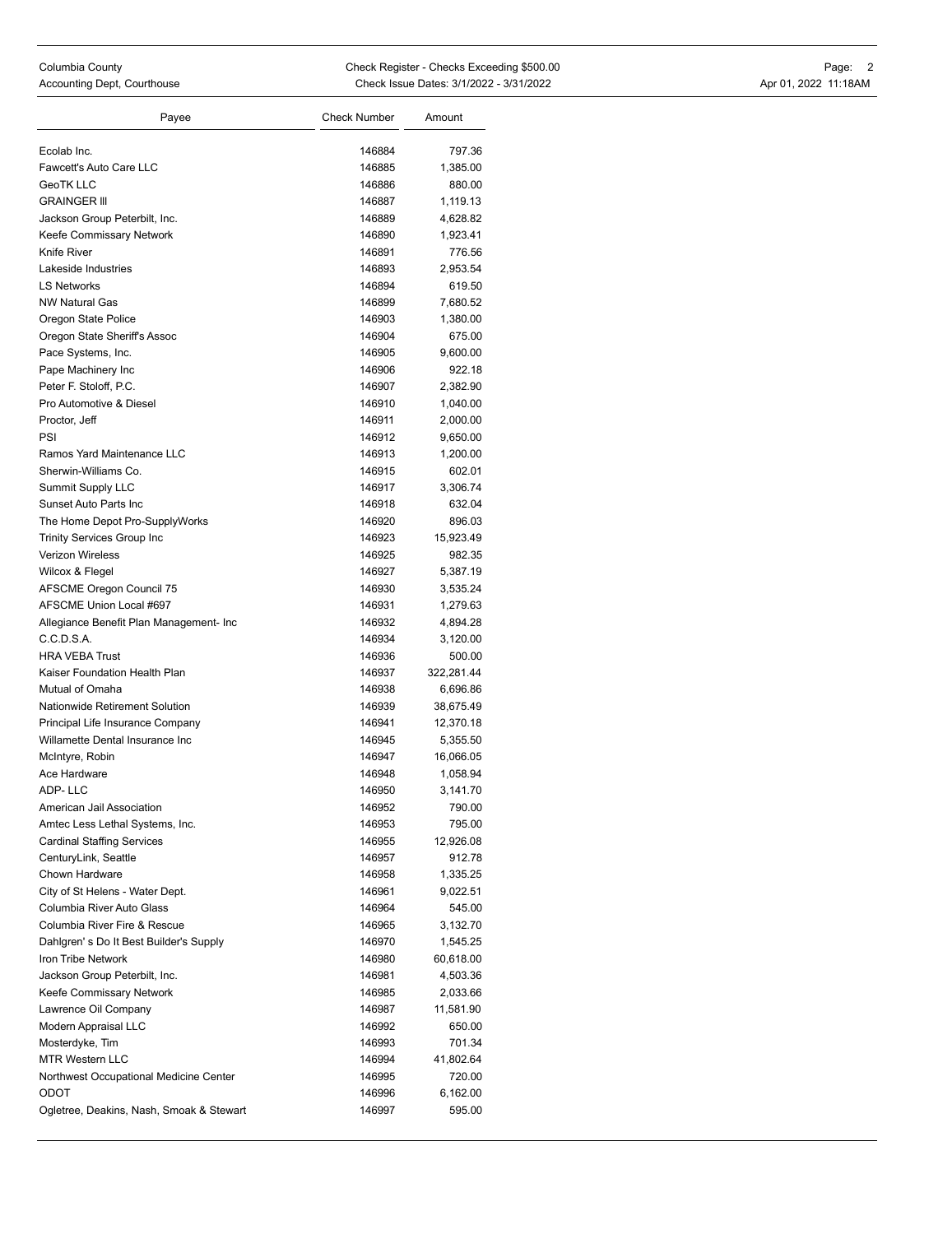| Columbia County         |
|-------------------------|
| Accounting Dept Courths |

| Payee                                 | <b>Check Number</b> | Amount     |
|---------------------------------------|---------------------|------------|
|                                       |                     |            |
| Old Jack Properties, Inc.             | 146998              | 1,470.06   |
| <b>PLATT</b>                          | 147002              | 2,256.21   |
| Pro Automotive & Diesel               | 147003              | 1,344.08   |
| PTG of Portland                       | 147004              | 539.20     |
| Suburban Propane                      | 147008              | 983.52     |
| Summit Supply LLC                     | 147009              | 1,867.50   |
| Sunset Auto Parts Inc                 | 147010              | 1,897.63   |
| <b>Superior Tire Service</b>          | 147012              | 799.00     |
| <b>Tangent Computers</b>              | 147013              | 61,808.20  |
| <b>TEC Equipment- Inc</b>             | 147014              | 2,182.23   |
| Trinity Services Group Inc            | 147016              | 15,856.98  |
| Wasco County Landfill, Inc.           | 147020              | 59,636.78  |
| Waste Connections of Oregon           | 147021              | 119,407.00 |
| <b>Wellpath LLC</b>                   | 147023              | 62,607.60  |
| Wilbur-Ellis Company                  | 147025              | 18,033.51  |
| Wilcox & Flegel                       | 147026              | 6,127.15   |
| Santander Bank N.A.                   | 147028              | 155,500.00 |
| Accurate Electric Unlimited- Inc      | 147029              | 828.57     |
| Canon Solutions America- Inc          | 147035              | 834.50     |
| <b>Cardinal Staffing Services</b>     | 147036              | 11,562.15  |
| City of Columbia City                 | 147040              | 500.00     |
| Columbia Comm. Mental Health          | 147043              | 6,542.94   |
| Country Media- Inc                    | 147045              | 2,721.95   |
| <b>ESRI</b> Inc                       | 147049              | 2,460.00   |
| Home Depot Credit Services III        | 147055              | 1,427.86   |
| Hudson Garbage Service - 2046         | 147056              | 3,144.90   |
| <b>Hudson Portable Toilet Service</b> | 147057              | 1,773.44   |
| Keefe Commissary Network              | 147063              | 2,346.01   |
| L.N. Curtis and Sons                  | 147064              | 871.99     |
| Les Schwab Warehouse Center           | 147065              | 634.24     |
| Loomis                                | 147067              | 1,023.05   |
| McWhirter, Jared                      | 147071              | 2,000.00   |
| Northside Trucks & Equipment          | 147072              | 977.63     |
| Oregon Health Sciences Univers        | 147076              | 1,249.98   |
| Oregonian Media Group                 | 147077              | 956.76     |
| Pro Automotive & Diesel               | 147081              | 2,928.53   |
| Quadient Finance USA Inc              | 147082              | 908.06     |
| <b>RMLS</b>                           | 147084              | 525.00     |
| Securus Technologies- Inc             | 147087              | 5.000.00   |
| SHI International Corp                | 147088              | 830.02     |
| Stanard & Associates, Inc.            | 147092              | 677.50     |
| <b>Staples Business Credit</b>        | 147093              | 613.30     |
| Thomas, Kody                          | 147097              | 557.00     |
| Uprise Health                         | 147098              | 1,434.00   |
| USPS-POC                              | 147099              | 5,000.00   |
| Wilcox & Flegel                       | 147104              | 2,057.07   |
| WM Corporate Services, Inc.           | 147105              | 1,710.78   |
| Zumar Industries, Inc.                | 147107              | 4,975.00   |
| Ace Hardware                          | 147108              | 669.76     |
| <b>ACTenviro</b>                      | 147109              | 25,139.44  |
| American Property Management          | 147110              | 5,828.25   |
| <b>AT&amp;T Mobility</b>              | 147111              | 2,523.97   |
| B.C.X. Inc.                           | 147112              | 510.00     |
| Canon Financial Services- Inc         | 147114              | 3,744.18   |
|                                       |                     |            |
| <b>Cardinal Staffing Services</b>     | 147116              | 13,997.61  |
| CenturyLink, Seattle                  | 147117              | 3,769.33   |
| Columbia County Legal Aid             | 147120              | 1,575.00   |